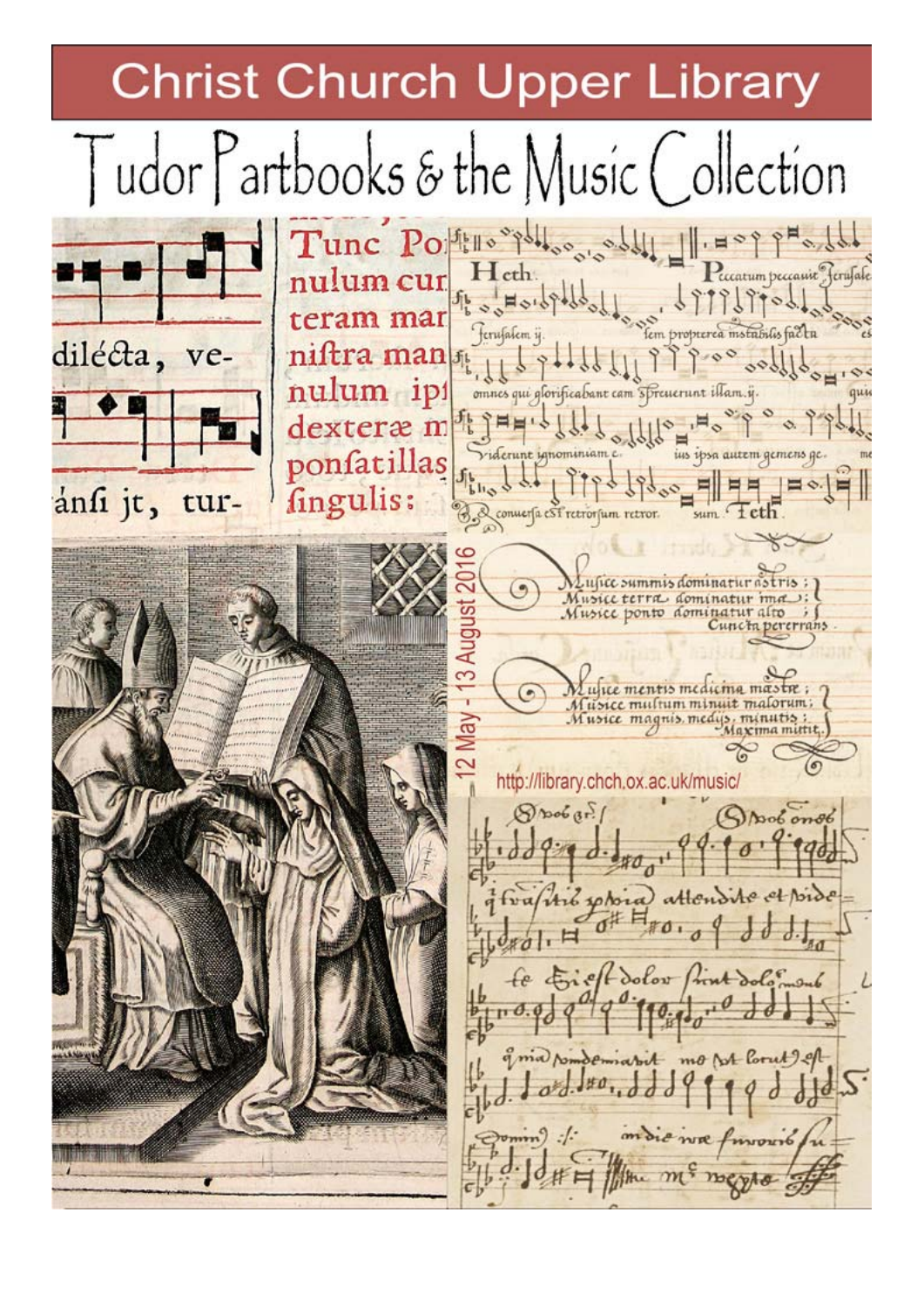*Tudor Partbooks and the Music Collection* will be open from 12 May to 13 August 2016 in the Upper Library at Christ Church. The exhibition showcases the music-books used by singers in the age of Queen Elizabeth I, with special emphasis on partbooks.

 This is the result of a successful collaboration with the Tudor Partbooks Project (Oxford University, Faculty of Music) and the Oxford Early Music Festival.

The exhibition is curated by Dr John Milsom and Dr Cristina Neagu.

Visiting hours:

 Monday - Friday 10.00 am - 1.00 pm 2:00 pm - 4.30 pm (provided there is a member of staff available in the Upper Library).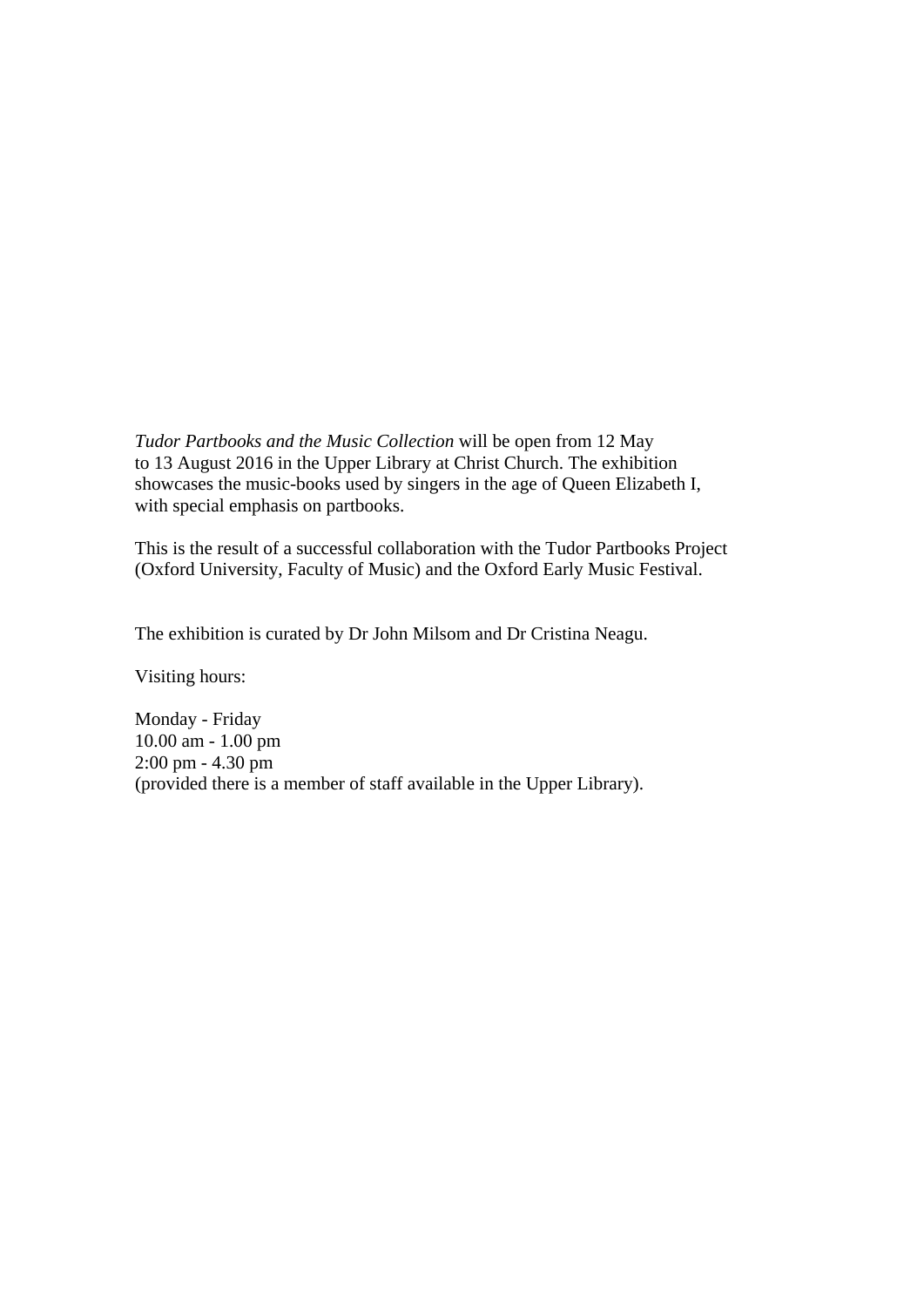

 The new exhibition opened with a concert by *Magnificat*, featuring pieces from the Christ Church Music Collection. This is one of the world's premier vocal ensembles, internationally acclaimed for its performance of Renaissance choral masterpieces.

Concert programme

*Robert White*  Christe qui lux Lamentations

*William Byrd*  Come to me grief O that most rare breast

*Thomas Tallis*  Salvator mundi (II) Salvator mundi (I)

 The concert was followed by a talk by Dr John Milsom, leading Tudor music scholar, and a drinks reception in the Cathedral.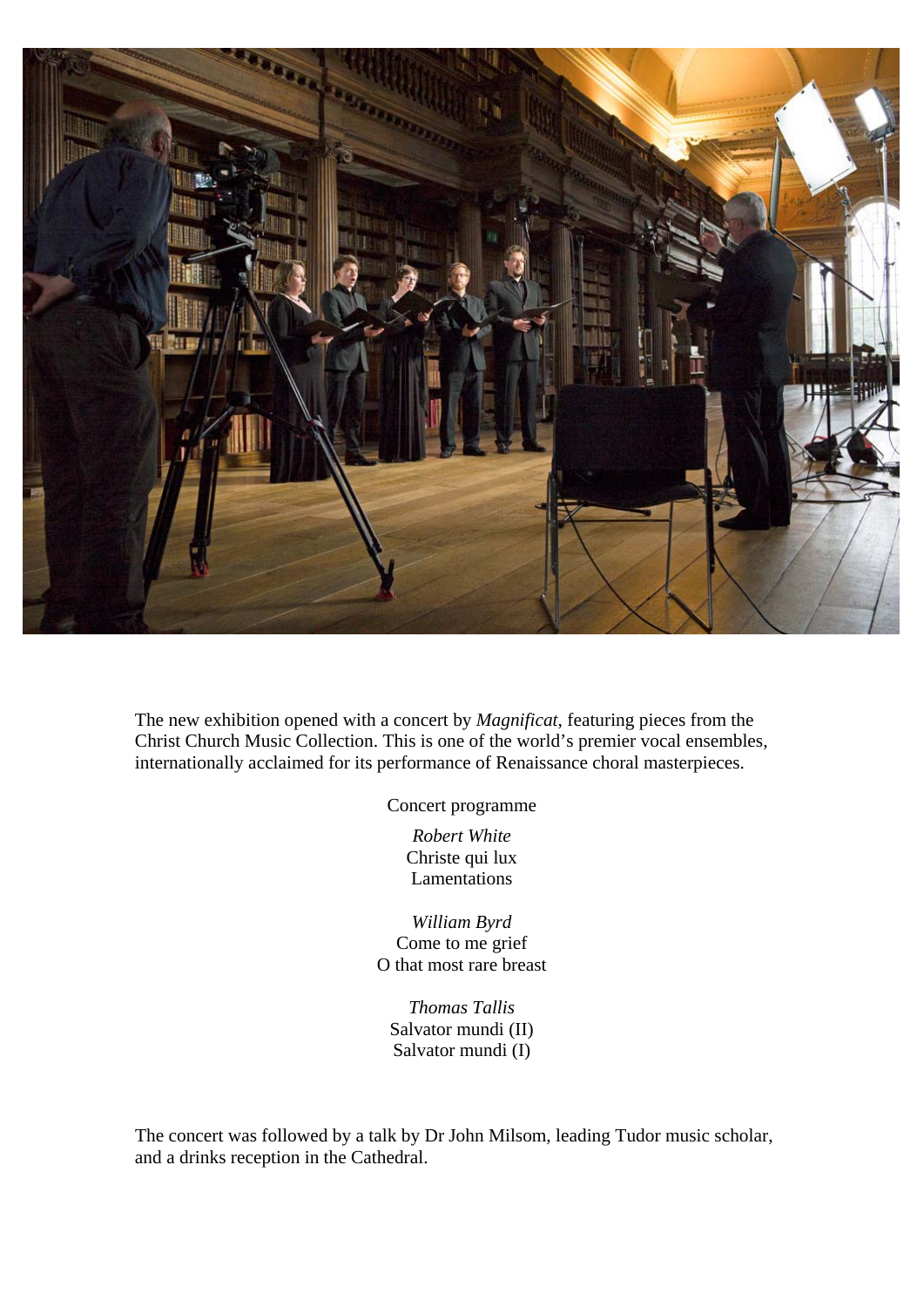## **Tudor partbooks and the music collection**

Dought no ib 16 good in things, the organized 17990010.111909999  $9.00900$ Jo 1 0 4 9 9  $\theta_{\rm t}$ 0.1.1.99.10  $190$ 0.9

Detail from Mus 864b

## **choirbooks**

## 1. CHOIRBOOK LAYOUT: A CLASSIC FOUR-VOICE MOTET

In the fifteenth and sixteenth centuries, church choirs typically sang from large choirbooks, in which different areas of the double-page spread displayed the various voice-parts of a composition. This example shows the famous Ave Maria … virgo serena by Josquin Desprez. Each of the motet's four voices is headed with a large capital A. Four or more singers stand in front of the book, each reading her or his own part. As choirbooks go, this is a small volume. Some choirbooks are four times its size, and had to be made from parchment or dense paper that could withstand repeated turning of the leaves. Choirbook size was determined partly by the size of the choir likely to read from it, partly by the number of voice-parts a composition contained. For instance, the celebrated Eton Choirbook, copied in England around 1500, had to be massive because it contains works in up to nine voice-parts, and might be read simultaneously by twenty singers or more. Choirbooks also needed special bindings, so that the volume will sit flat when placed on a lectern. In the sixteenth century, choirbooks were gradually superseded by sets of partbooks, in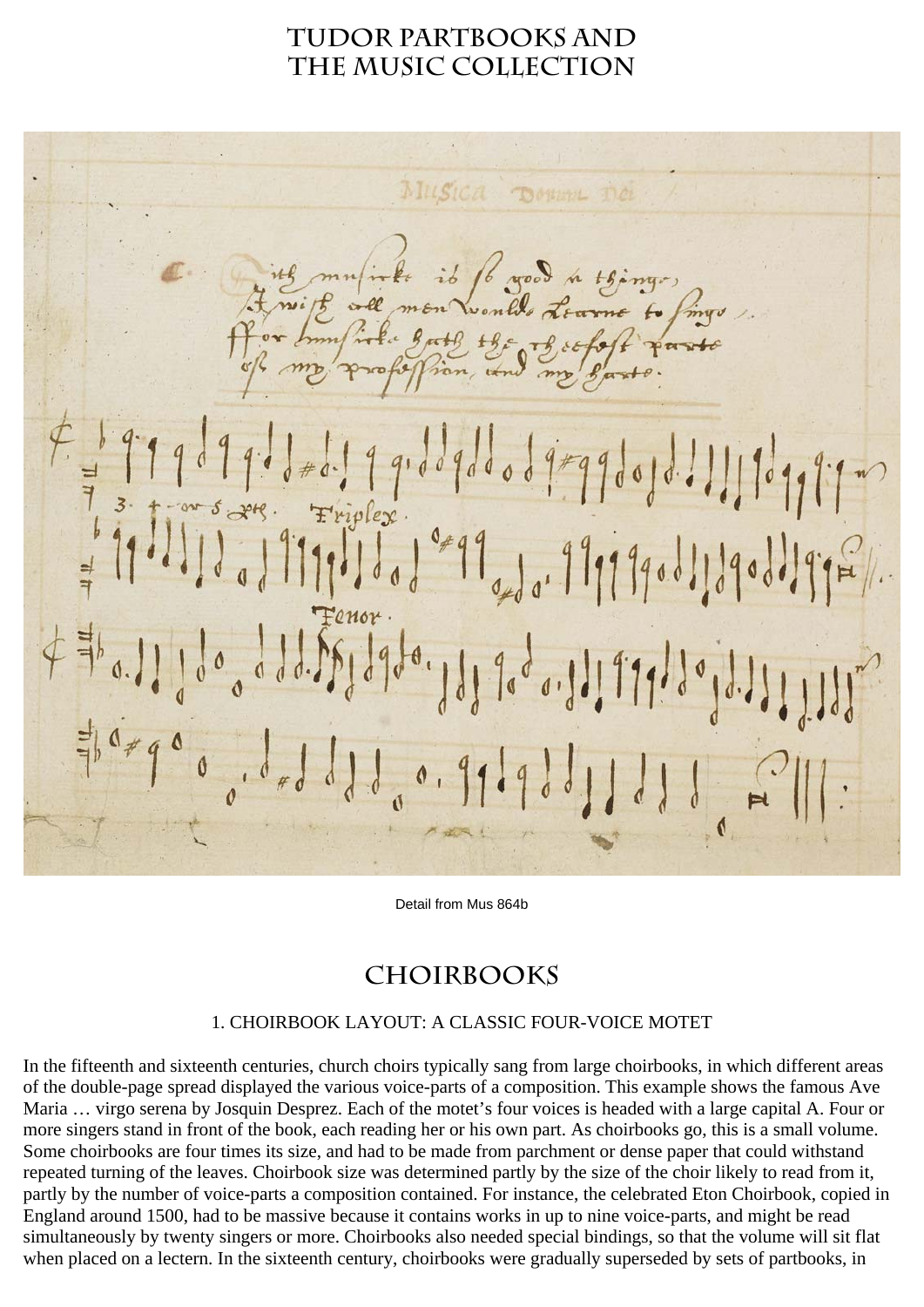which each singer is presented with only his or her own part; thus a four-voice motet would be distributed across four volumes, one for each singer. A set of partbooks becomes useless, however, if one of its volumes is damaged or lost. This may explain why some church choirs remained loyal to sturdy choirbooks, which more securely preserved a repertory.

Heinrich Glarean, Dodecachordon (Basel, 1547) Mus. 801

## 2. CHOIRBOOK LAYOUT: THE MUSIC GOES BACKWARDS

Western music notation evolved in parallel with the writing of Latin texts, and it therefore reads from left to right. When a Hebrew text is set to music, however, by necessity the notation too must proceed from right to left, as in this example. This is a four-voice setting of the cantillation for the reading of the Torah, laid out in choirbook format. In performance, four singers read from the volume, looking at the four discrete areas of the double-page spread, headed Discantus, Altus, Tenor and Bassus. The music is printed from woodblock – which is to say that the notation has been carved in relief on segments of a hardwood such as box, and the blocks then interspersed with metal type used for the Hebrew text. The earliest music printing was all done from woodblock. Only after 1500 was this technology gradually superseded by ones using metal type – as, for instance, in the other printed items displayed in this case. This particular book has been lightly annotated in manuscript, implying that it has been used by singers.

Johann Reuchlin, De accentibus, et orthographia, linguae Hebraicae (Hagenau, 1518) ME.4.14

### 3. FOUR SINGERS, TWO VOLUMES

This is a rare example of a hybrid format falling mid-way between choirbook and partbook. Between them, these two volumes contain a four-voice composition; the upper volume has music on facing pages for the Superius and Tenor, while the lower one has parts for the Contratenor and Bassus. The piece shown here is a characteristically bawdy chanson by Clement Janequin, the words of which might pass muster for broadcast on Radio 3 in their original French, but not in an English translation. The book was printed in Paris by Pierre Attaingnant, who is usually credited with revolutionising the technology of printing music. Look carefully at the notes: each one of them sits on its own portion of five-line stave, separated by tiny gaps. Moveable type of this kind made it possible to typeset music in the same way that words were typeset from individually cast metal letters. The technology was pioneered in London, at John Rastell's printing house in the early 1520s, but it was Attaingnant who first fully exploited it.

Quintiesme livre contenant xix. chansons nouvelles a quatre parties de la facture et composition de maistre Clement Jennequin (Paris, 1540) Mus. 515-16

#### 4. MUSIC FOR SINGERS OR SILENT READERS?

Thomas Morley's manual A plaine and easie introduction to practicall musicke, first published in 1597, was written to instruct novices in the rudiments of music notation and composition. The book is unusual in that sections of it are suited to silent reading, while others demand the presence of two or more singers. This double-page spread shows the difference. It starts with six-voice music notated in score, which is comprehensible to a silent reader. It then continues with three-voice music presented in choirbook format, which invites three musicians to sing its three separate voice-parts, Cantus, Tenor and Bassus. In the score, Morley quotes part of a madrigal by Alessandro Striggio in which each of the six voices simultaneously uses a different style of rhythmic notation, a playful conceit that speaks solely to the eyes of the reader, not to the ears of the audience. Choirbook notation is then used for the piece called 'Christès cross'. In this long composition, the Cantus repeatedly sings a tuneful alphabet song, accompanied by a textless Tenor and Bassus whose music gets dizzily complicated as the piece proceeds. (It continues overleaf; page-turns are co-ordinated for the three singers.) The text of the Cantus alphabet-song derives from schoolroom pedagogy, and would have been as familiar to Elizabethan readers as 'Twinkle, twinkle, little star' is to us today.

Thomas Morley, A plaine and easie introduction to practicall musicke (2nd edn, London, 1608) Mus. 802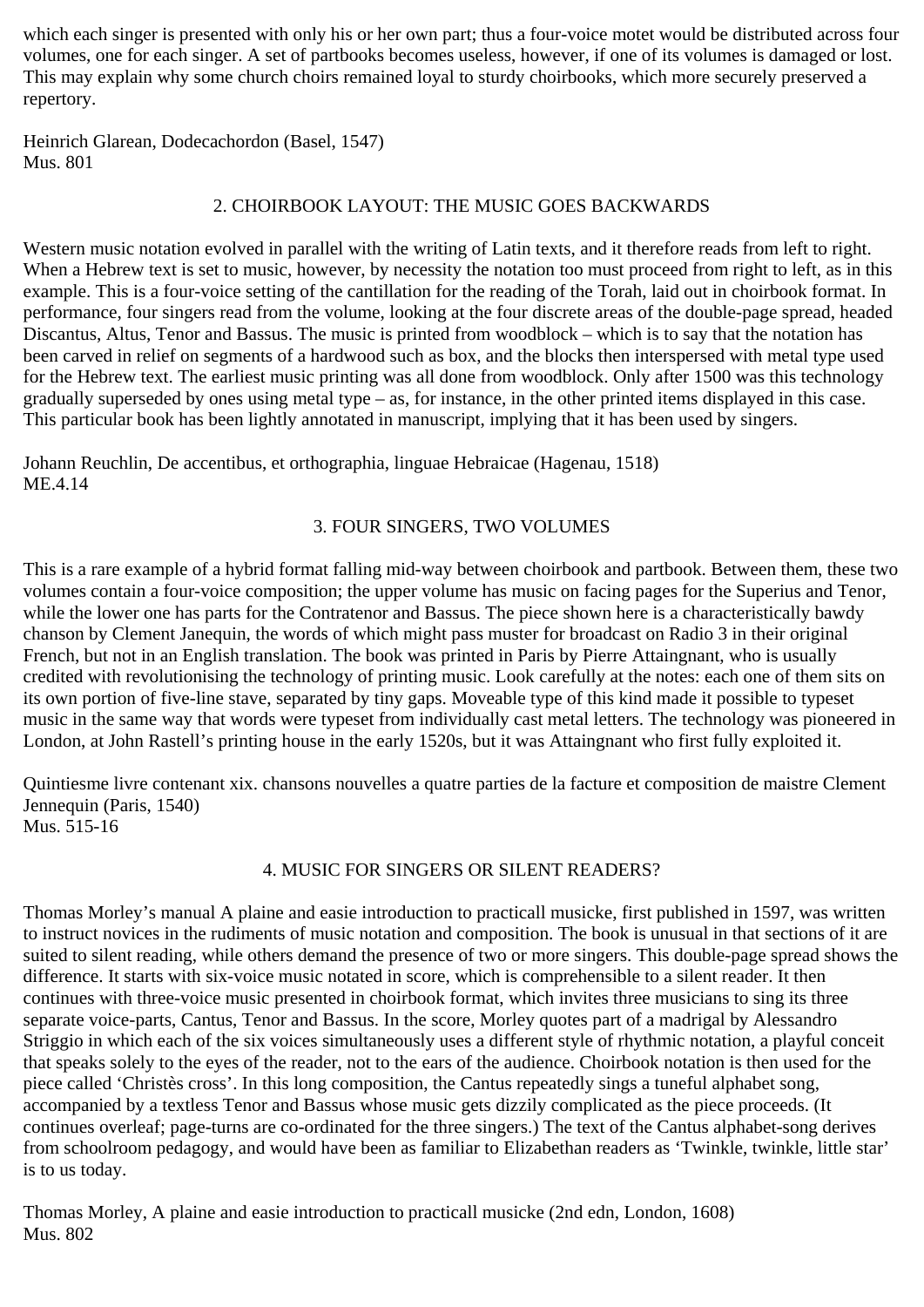#### 5. CHOIRBOOK LAYOUT: TRANSMITTING A SINGLE SHORT WORK

Many sixteenth-century compositions are short, and could therefore be compactly notated in a small amount of space. On those occasions when a single short piece needed to be copied separately – for instance, to serve as a gift, or to be sent to a recipient – then the scribe had two options: either to notate the entire composition on a single sheet, or to create a set of performing parts on separate sheets, one for each musician. The piece shown here uses the first of these layouts; its five voices are notated separately on the facing pages of a bifolium. This format ensures that the piece remains intact on a single sheet of paper, but it is not ideal for performers, since five singers would find it hard to read from it simultaneously. Perhaps it was hoped that the parts would be re-copied on five separate sheets, one for each singer or instrumentalist. (The work is textless, so it may have been meant to be played by viols.) As explained by the verses and image, this is a piece about the chiming of a clock. Its fourth voice, called 'The dial', uses repeated notes to sound the hours of 7, 8, 9, 10, 11 and 12, rising through the hexachord (C, D, E, F, G, A), then the hours of 1-6 descending through the hexachord (A-C). No composer's name is given, and the piece survives nowhere else. A date around 1600 seems likely.

Mus. 864(b)

## **partbooks**

#### 6. JOHN BALDWIN'S PARTBOOKS: A UNIQUE COMPOSITION

We have the scribe John Baldwin to thank for saving many important Tudor compositions from oblivion. Without the copies he made in his partbooks, many dozens of pieces would have been partly or wholly lost. Here for instance is his copy of John Sheppard's six-voice Media vita (treble voice), a work that some would judge to be the supreme expression of this composer's distinctive soaring style. (The piece has been recorded by The Tallis Scholars and The Sixteen, among others.) Without Baldwin's copy, this composition would have disappeared without trace – as indeed would many of Sheppard's other works, together with music by Thomas Tallis, William Byrd, and many of their contemporaries. Some of these pieces, including Media vita, had been composed in the mid 1550s for use in the Catholic liturgy, which fell out of use at the Reformation; so why did Baldwin make copies of them three decades later? Possibly he cherished this music and understood its increasing rarity. Possibly he looked ahead to a time when England might return to the Catholic faith. Sadly, Baldwin's copies are now defective: the Tenor partbook of his sixvolume set went astray in the seventeenth century, and now only five partbooks survive. However, the missing Tenors of some of these unique pieces quote traditional plainchant melodies, which can be recovered from liturgical books such as antiphoners or hymnals. This is the case with Media vita; its missing Tenor was chant-based, so it can be restored with reasonable confidence.

John Sheppard, Media vita in morte sumus a6 (treble part) Mus. 979-83, no. 118 A facsimile of Baldwin's partbooks is in preparation for publication probably in 2018.

#### 7. ROBERT DOW'S PARTBOOKS

No other manuscripts in the Christ Church music collection are finer than the set of five partbooks copied by Robert Dow (Mus. 984-8). Two of them are shown on the right; Dow's other partbooks are displayed elsewhere in cases 2 and 3. An inscription in the lower book supplies the date of 1581, which presumably marks the year when Dow started work on the set; the partbooks were fairly well filled but clearly not complete when he died seven years later, aged 35. Dow was a lawyer by profession, and a fellow of All Souls College, so his partbooks are in effect the product of his leisure time, and they combine his love of music with his interest in calligraphy. Dow's first act when creating the books was to purchase 120 large sheets of paper, each of which was printed on each side with four blocks of five red staves. (Almost certainly he bought these sheets from the London printer Thomas Vautrollier working under licence from Thomas Tallis and William Byrd, who held exclusive rights in England to produce and market printed music paper.) Dow folded each sheet into four, gathered the resulting quires into five unbound piles, and started to copy the musical works, which he assembled in discrete layers. The first and largest layer is devoted to motets, starting with Robert White's five-voice Lamentations (lower partbook on the right). For these Latin-texted works, Dow wrote out the words in an elegant italic script, always copying the words first, then adding the music above. His second layer contains English anthems, the words of which are written in secretary script; see the upper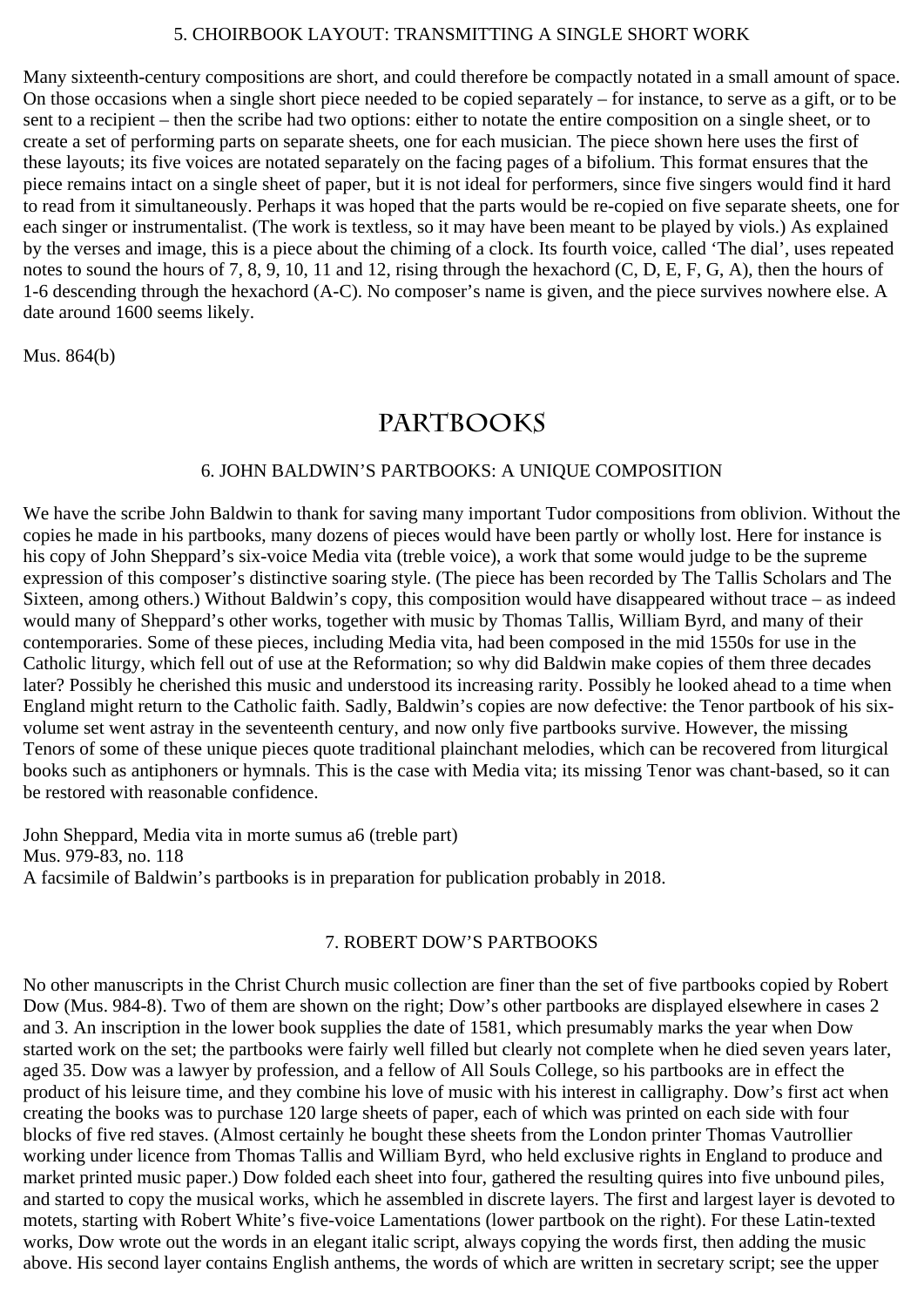partbook on the right, which shows Byrd's setting of a prayer to the queen, O Lord, make thy servant Elizabeth. Dow's last layers contain music for viols, including consort songs for voices and viols. Overall, Dow's most favoured composer is William Byrd, with Robert White coming a close second. Some important Tudor composers are poorly represented. For instance, Dow included almost nothing by John Sheppard. Possibly he disliked Sheppard's music; possibly he simply did not have access to copies of it.

Lower: Robert White, Lamentations a5 (Meane part) Upper: William Byrd, O Lord, make thy servant Elizabeth (Bass part) Mus. 984-8, nos. 1 and 58 A facsimile of Robert Dow's partbooks (Mus. 984-8) was published in 2010.



Mus 984-988 .

#### 8. TWO COPIES OF ROBERT WHITE'S LAMENTATIONS

Until the 1590s, music in England circulated largely in manuscript, rather than in printed copies. There are various reasons for this. The small size of the market probably discouraged printing; some composers may have wanted to control the availability of their works; and some collectors preferred to make personal selections of the pieces they liked or needed. As a result, much Tudor polyphony survives only in handwritten copies that vary in the level of their accuracy and authority. The two most important partbooks sets at Christ Church, copied by John Baldwin and Robert Dow respectively, are generally reckoned to be reliable sources of the pieces they contain, but both scribes were inclined to edit the music as they copied it, and Dow in particular often had strong views about how he felt the words should fit with the melodic lines. In the two partbooks on the left, Baldwin and Dow have each made a copy of the Meane part of Robert White's five-voice Lamentations, starting with the Hebrew letter 'Heth'. Baldwin's copy (near left, written on black staves) is probably the earlier of the two, and is likely also to be the more reliable; but the Tenor partbook from Baldwin's set is now lost, so his copy is incomplete. Dow's copy (far left, written on red staves) is intact, but may have been edited by Dow to reflect his views about how the words should be declaimed. Various other copies of White's Lamentations survive. Each one is slightly different.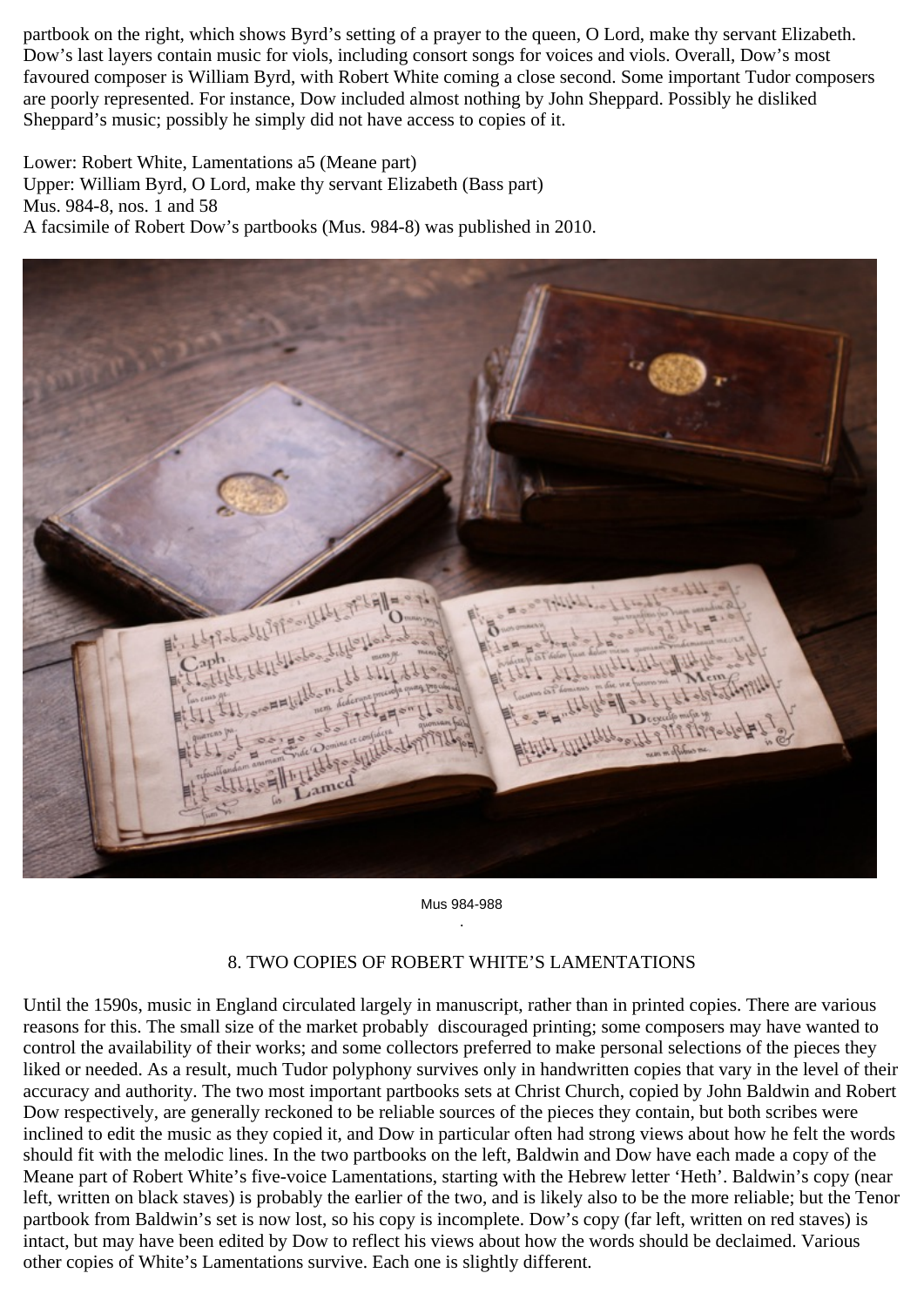Robert White, Lamentations a5 (Meane part) Left: Mus. 984-8, no. 1 (Dow) Right: Mus. 979-83, no. 33 (Baldwin) A facsimile of Robert Dow's partbooks (Mus. 984-8) was published in 2010. A facsimile of John Baldwin's partbooks (Mus. 979-83) is in preparation for publication probably in 2018.

## 9. A CHRIST CHURCH LINK

The makers of the partbooks displayed in this case, John Baldwin or Robert Dow, both liked to include biographical details of the composers whose music they copied. In the partbook displayed here, from Baldwin's set, we find a comment that relates directly to Christ Church. When the college came into existence in the 1520s, it was initially known as Cardinal College in acknowledgement of its founder and main benefactor, Thomas Wolsey. A splendid choir was assembled to sing chapel services, and the distinguished composer John Taverner was appointed to serve as director of music. By the end of the decade, however, Wolsey had fallen from grace, the choir was disbanded, and Taverner moved to Boston in Lincolnshire, where he spent the rest of his life and was buried. Much of this information is recorded in Baldwin's annotation, which he added at the end of Taverner's antiphon Gaude plurimum, and before another Taverner piece, Ave dei patris filia. It is not known whether either of these two pieces was actually composed at Cardinal College, but they could well have formed part of the choir's repertory. As it happens, a set of partbooks used at Cardinal College in the 1520s does survive, but it is no longer at Christ Church. These are the so-called 'Forrest-Heather' partbooks, which (much to Christ Church's chagrin) are now held over the road in the Bodleian Library.

John Taverner, end of Gaude plurimum a5 and start of Ave dei patris filia a5 (bass parts) Mus. 979-83, nos. 48-9 A facsimile of Baldwin's partbooks is in preparation for publication probably in 2018.

## 10. JOHN BALDWIN MAKES TWO COPIES OF THE SAME MOTET

The two partbooks on the right were both copied by John Baldwin, a lay clerk who was also a professional scribe, specialising in making fine music manuscripts. Here, Baldwin has made two visually different copies of the same motet, Robert Parsons's five-voice O bone Jesu. The lower version, which is copied in Baldwin's personal partbooks (Mus. 979-83), was made for his own use, and is written in his informal hand. It was probably copied out fairly quickly, but is nonetheless careful, fluent, accurate, and commendably consistent in appearance. The upper copy, written on red printed staves, shows Baldwin's more formal hand. Its larger lozenge-shaped notes would have been more laborious to copy, requiring frequent lifting and tilting of the pen, and greater precision of spacing. Notwithstanding their different appearances, the two copies are textually very similar to one another, and it is even possible that the upper one was copied from the lower. The version written on red staves occurs in the set of partbooks created and principally copied by the Oxford don Robert Dow (Mus. 984-8). There is no evidence that Baldwin and Dow knew one another, so how has this happened? The most likely explanation is that, on Dow's death in 1588, his partbooks passed to his friend Giles Tomson, who in 1603 was appointed Dean of Windsor. (The books have the initials 'G.T.' stamped on their covers.) Baldwin was a lay clerk at St George's Chapel, Windsor, so Tomson may have commissioned Baldwin to copy extra music on pages that Dow had not filled before he died.

Robert Parsons, O bone Jesu a5 (second Meane part)

Lower: Mus. 979-83, no. 54 (John Baldwin's partbooks)

Upper: Mus. 984-8, no. 53 (Robert Dow's partbooks)

A facsimile of Robert Dow's partbooks (Mus. 984-8) was published in 2010. A facsimile of John Baldwin's partbooks (Mus. 979-83) is in preparation for publication probably in 2018.

## 11. SCRIBAL LAYERS IN JOHN BALDWIN'S PARTBOOKS

The partbook on the lower left is one of a set of six copied in the last quarter of the sixteenth century by the Windsorbased scribe John Baldwin (Mus. 979-83). The other four surviving partbooks from this set are displayed elsewhere in cases 2 and 3; Baldwin's Tenor partbook was lost in the seventeenth century. At first sight these partbooks look remarkably consistent from start to end. Baldwin's style of copying never changes significantly, and the musical contents follow on from one another without gaps. On closer inspection, however, the books were clearly created in different layers at different times, and only at a late stage did Baldwin join these layers together, not always in the order of copying. One of his joins can be seen in the partbook on the lower left. Look closely at how the letter 'e' has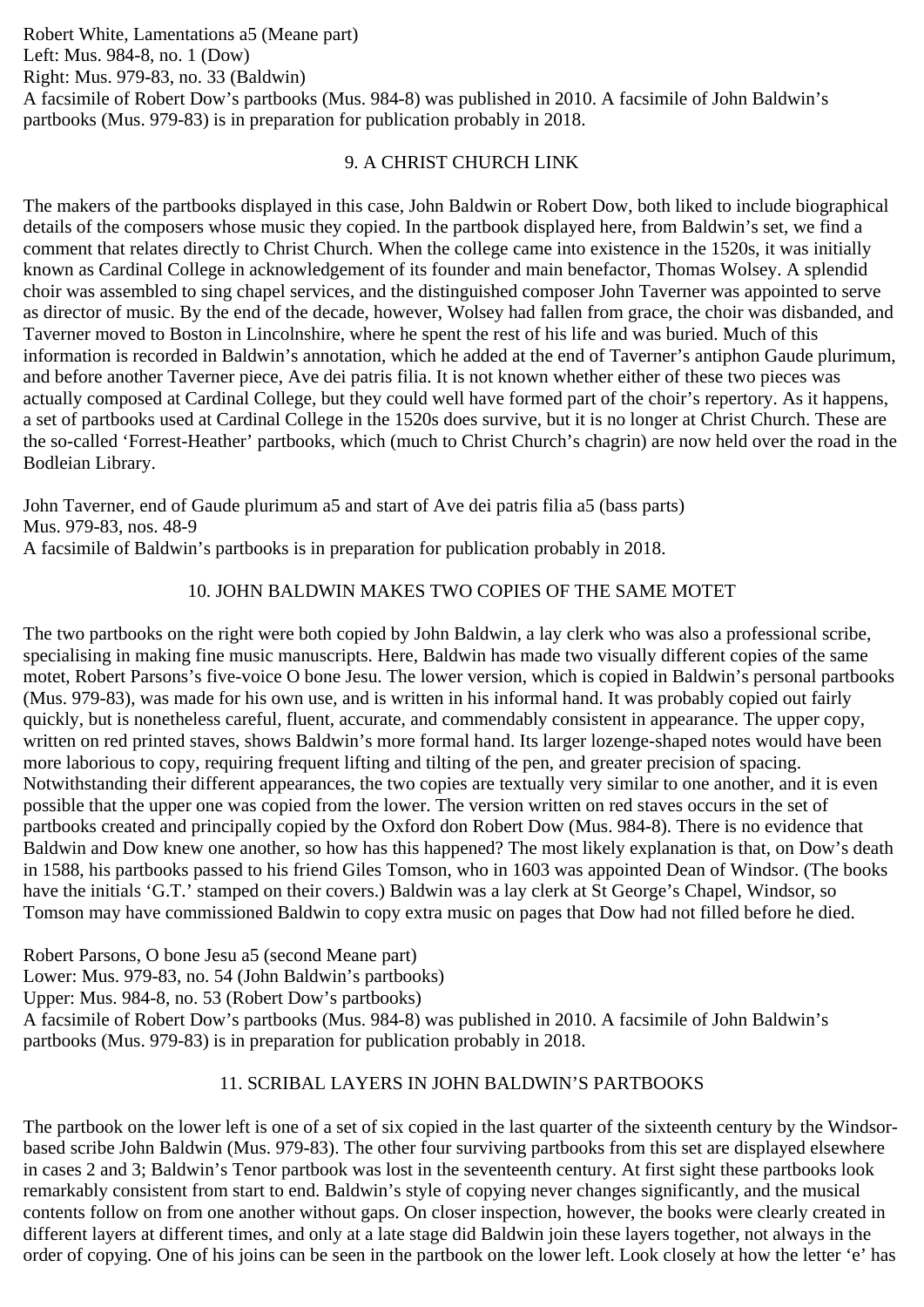been written in minuscule (lower-case). Baldwin's 'e' on the right-hand page adopts various forms of secretary script, but on the left-hand page his minuscule 'e' is always italic. At some stage, Baldwin permanently adopted italic 'e' when writing Latin texts, so the left-hand page must be later than the right-hand one, notwithstanding the fact that the music runs on perfectly from one page to the next. How has this happened? Just visible in the book's gutter between the pages is the stub of an excised leaf. Presumably when joining the layers together, Baldwin needed to achieve a seamless transition, so he cut out the first page of this motet, and recopied its music on a new facing page. It is not known how many years Baldwin spent making these partbooks, but the earliest layers could date from the mid 1570s or earlier, and the last addition is dated 1600, so the books probably represent more than two decades of collecting, copying and assembling.

Robert Parsons, O bone Jesu a5 (second meane part) Mus. 979-83, no. 54 A facsimile of Baldwin's partbooks is in preparation for publication probably in 2018. Christ Church holds three copies of the Cantiones … sacrae, at the following call-numbers: Mus. 962-7(6), Mus. 968-73(7) and Mus. 979-83

#### 12. A CULTURAL AMBASSADOR

In 1575, the London printer Thomas Vautrollier issued a set of six partbooks containing motets by Thomas Tallis and William Byrd. It bears the title Cantiones … sacrae ('sacred songs'), and is dedicated to Queen Elizabeth. This book is a landmark in many senses. Before it, little music had been printed in England (and none more elegantly); after it, no further music was printed for more than a decade. The book's musical contents are preceded by texts that sing the praises of English music (and the queen), and they explicitly state that the book was meant to impress the eyes and ears of foreigners. This last point calls for amplification. In the sixteenth century, the English language was barely spoken beyond Britain's shores, so continental Europe had no access to the wealth of English literature. A collection of superb Latin-texted motets, however, could be admired by any educated European, and in that sense it might serve as a cultural ambassador, in a way that the poetry of Sir Philip Sidney or (later) the plays of Shakespeare could not. Christ Church holds three copies of the 1575 Cantiones … sacrae, including one originally owned by John Baldwin, who bound it at the end of his manuscript partbooks. The upper volume displayed on the left is a partbook from Baldwin's set, in which a manuscript copy of one of his own compositions (Cuckoo, as I me walked) is followed by the printed Contratenor titlepage of the Cantiones … sacrae. The lower partbooks shows Latin verses by Ferdinand Richardson praising Tallis and Byrd, followed by the first motet in the collection, Tallis's Salvator mundi [I].

John Baldwin's partbooks: Mus. 979-83 Other copies of the Cantiones … sacrae: Mus. 962-7(6) and Mus. 968-73(7)

#### 13. A FINANCIAL DEAL FOR TALLIS AND BYRD

In Elizabethan England, some printers were given exclusive rights to publish and sell specific titles or kinds of book. In 1575, Queen Elizabeth awarded one of these monopolies to the composers Thomas Tallis and William Byrd. The text of this royal patent is displayed on the right. In summary, it gave them three priviliges: first, sole rights to print and publish music in England; second, to print and sell sheets of paper with printed staves, ready for making music manuscripts; and third, to import foreign music for sale in England. Almost certainly the financial gains to be had from these three clauses were the reverse of the order in which they appear. Good profits could be made from importing and selling foreign music; the printed music paper was also profitable; but publishing music in England was a risky financial venture, and Tallis and Byrd made little use of this clause. They did, however, launch the enterprise in spectacular fashion, by publishing a collection of their own motets in a book called Cantiones … sacrae ('sacred songs'). Dedicated to the queen, it was expressly meant to impress foreign ears and eyes, and therefore to serve as a cultural ambassador. Possibly it was created as a quid pro quo for the royal patent, which is printed at the end of the book.

Also displayed above is a sample of the printed music paper sold under the 1575 licence. These particular leaves form part of Robert Dow's manuscript partbooks, in which the staves are unusually printed in red. John Baldwin's manuscript partbooks also have printed staves throughout, but this time in black. Research is currently in progress on the distinctive kinks that can be seen in these staves. The brass rules used to print them were damaged over time, and the kinks therefore yield important information about chronology, especially in Baldwin's partbooks. Baldwin acquired his paper in batches, and each batch has a different configuration of staves with telling kinks.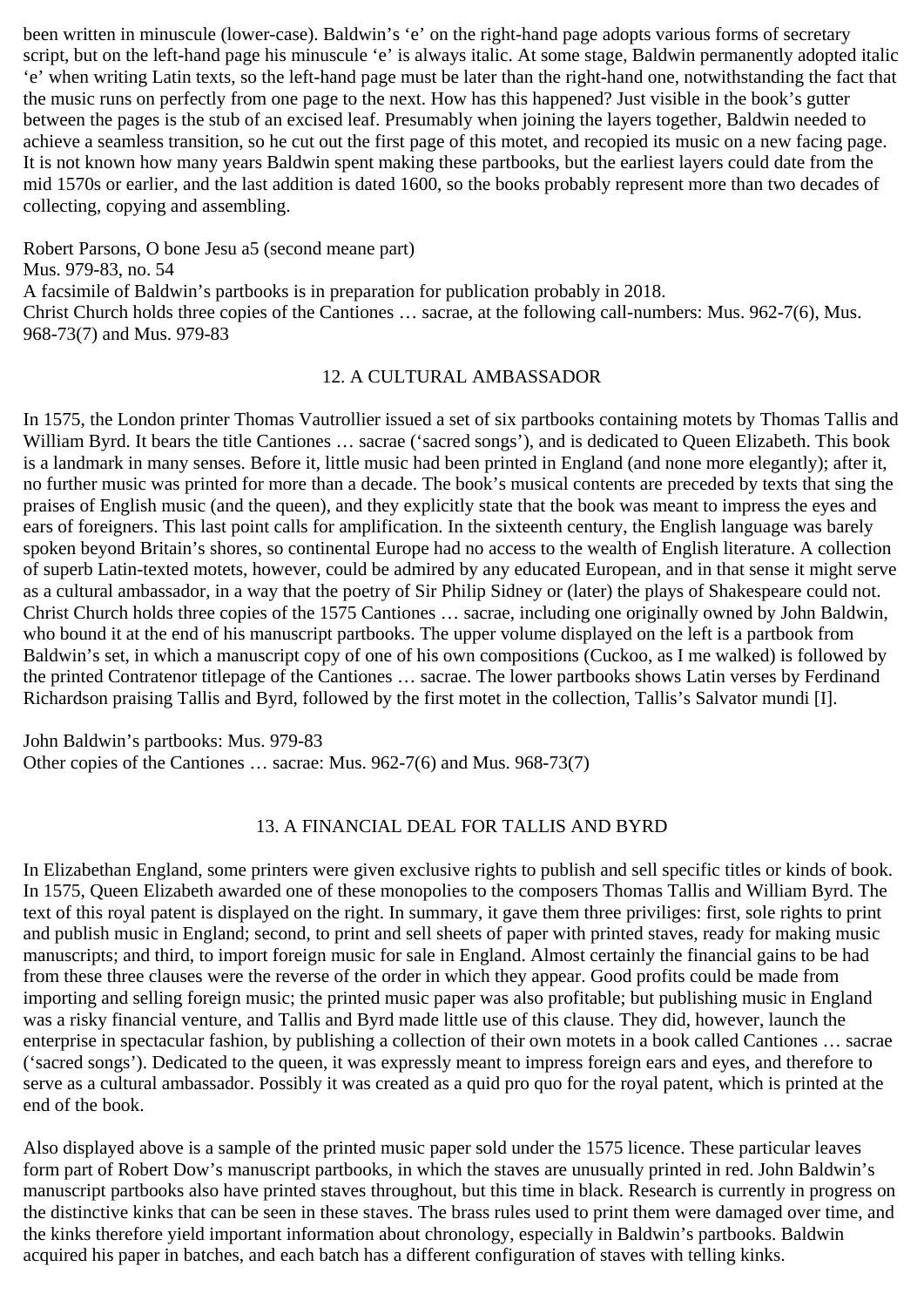Christ Church holds three copies of the Cantiones … sacrae, at the following call-numbers: Mus. 962-7(6), Mus. 968-73(7) and Mus. 979-83

#### 14. FUN AND GAMES WITH CANONS

In their 1575 anthology of motets called Cantiones … sacrae ('sacred songs'), Thomas Tallis and William Byrd set out to impress foreign eyes and ears with the glories of Tudor music. In the two pieces displayed here, they not only show off their skills, but also play games with music notation. The upper motet, Byrd's Diliges Dominum, is for eight singers, but is notated in only four melodic lines. Two singers read from each line, one reading the music forwards, the other backwards – which means that the piece is a perfect palindrome. By necessity, the words for the backwards-reading singer had to be printed upside down, even though its music is read as seen. Cleverer still is the last motet in the book, the seven-voice Miserere nostri (lower partbook), which conceals truly spectacular complexity beneath its serene sound. The partbook displayed here explains part of the game – but it also raises a question. Preceding the music is a 'canon' (instruction) explaining that four singers must sing this melodic line simultaneously, all starting on the same note and at the same time. The first sings the music exactly as written. The second doubles the note-values and inverts the intervals, so that the melody is both stretched and turned upside down. The third quadruples the notes and re-inverts the intervals. The fourth octuples the notes and inverts. This delightful conceit, which is impossible for the listener to follow, cannot have been easy to compose. Notice however, that this extraordinarily clever music is attributed to William Byrd, whereas in the other partbooks Miserere nostri is attributed to Thomas Tallis. Is this a mistake? Careful scrutiny of the Cantiones … sacrae suggests otherwise, for it contains very few errors, and none would be greater than this one. The most likely explanation is that Byrd and Tallis collaborated over writing this motet, Byrd composing the four-voice canon, Tallis then adding a superstructure of two sopranos (who sing another canon), plus a free seventh voice to plug some gaps.

 In the two volumes displayed here, the copy of the 1575 Cantiones … sacrae has been bound with various sets of motets by Orlande de Lassus and other continental composers, in editions printed in France and Germany. As explained elsewhere in this case (item 13), Tallis and Byrd held exclusive rights to import foreign printed music into England, so these volumes exemplify what they brought in, and what their English clients could buy. They serve to remind us that, in Elizabethan England, singers enjoyed not only works by their fellow countrymen, but also an international repertory available to them in print.

Christ Church holds three copies of the Cantiones … sacrae; the ones displayed here come from Mus. 962-7(6) and Mus. 968-73(7)

#### 15. HANDSOME AND WELL MADE BOOKS

Some of the books in which Tudor music survives are finely made objects in their own right. In the two displayed here, one printed, the other manuscript, we can view the care that might go into transmitting a single work; see the right-hand pages, both of which show the Tenor of Tallis's Salvator mundi [II]. The printed version (lower) comes from the 1575 anthology of motets called Cantiones … sacrae ('sacred songs'), which is dedicated to Queen Elizabeth, and in which Thomas Tallis and William Byrd set out to impress foreign eyes and ears with the splendours of Tudor music. Much care has gone into its design and appearance. Its printer, the London-based Thomas Vautrollier, acquired his type from one of Europe's leading type-cutters, Pierre Haultin of La Rochelle. (Both men were Huguenots.) Vautrollier's typesetters worked with great care to achieve not only elegance of appearance but also maximum accuracy, and the press was often stopped to correct minor errors. Compare their outcome with the manuscript copy made by Robert Dow in his partbooks of 1581-8 (upper volume). A lawyer by profession, Dow was trained in calligraphy, and his partbooks demonstrate his skills. For the Latin words he used an elegant italic script, rather than the secretary hand more commonly used in Elizabethan handwriting. Note in particular how he enjoys varying the word 'noster'. Above the words he then added the music notation, clearly aiming to achieve maximum consistency of note-shapes. Erasures are few, mistakes even rarer, and almost no pages were excised, so clearly Dow worked with exceptional care and attention to detail. On the left-hand page, he uses space at the end of Tallis's O sacrum convivium to add information about its composer, in verses he may have composed himself. They are not entirely easy to construe, but could be translated as follows:

This Tallis lived in fame under four monarchs,

An old man worthy of his great honour.

If ever a musician had to be accounted outstanding,

Tallis was always their chief glory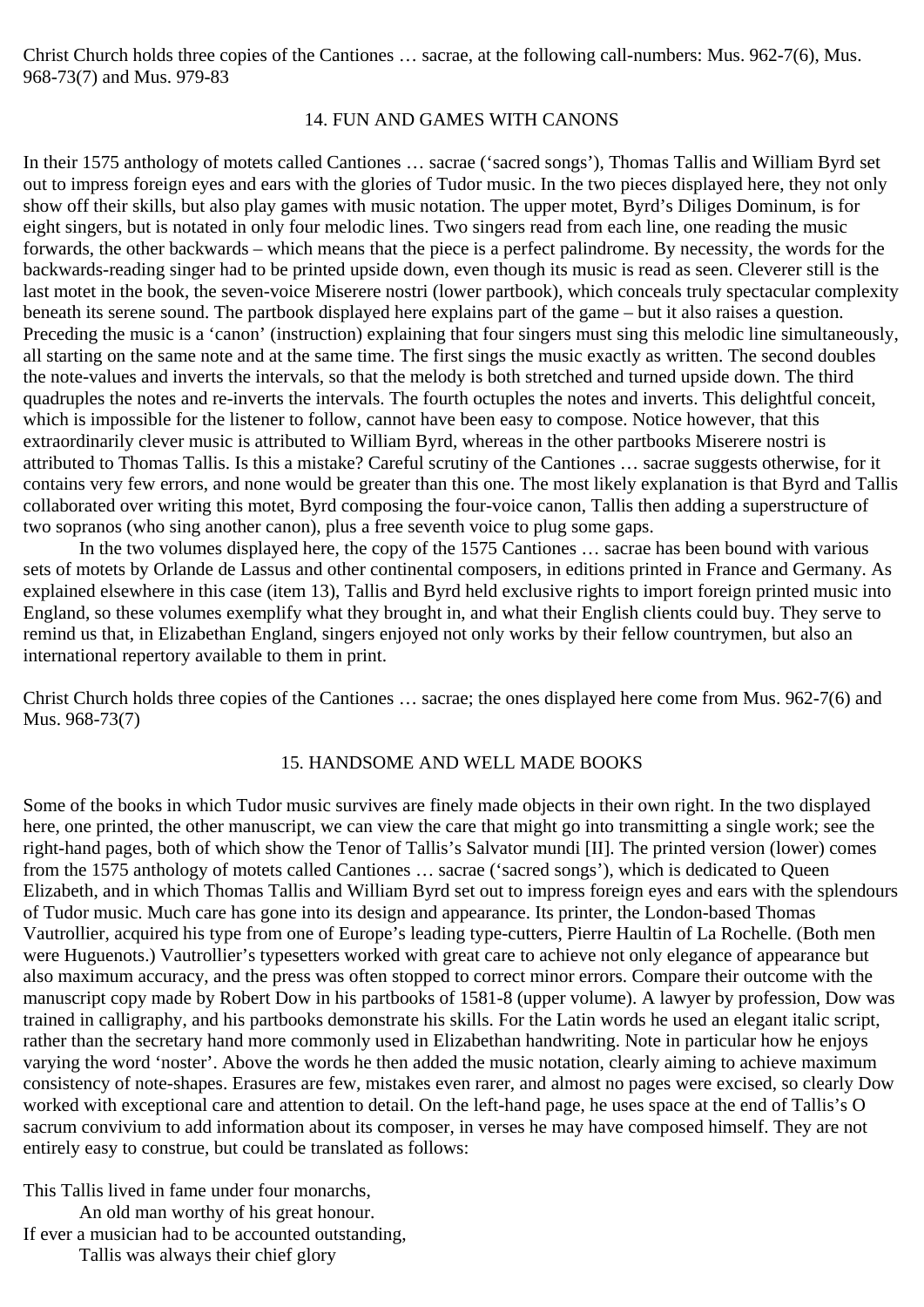Robert Dow's partbooks: Mus. 984-8 Christ Church holds three copies of the Cantiones … sacrae, at the following call-numbers: Mus. 962-7(6), Mus. 968-73(7) and Mus. 979-83

### 16. MUSIC FINELY BOUND FOR ITS DEDICATEE

From the 1590s to around 1620, there was something of a craze in England for printed books of madrigals, all of which bear dedications to specific patrons, both women and men. Displayed here is a handsome five-partbooks set containing Orlando Gibbons's The first set of madrigals and mottets of 5 parts: apt for viols and voyces (London, 1612). This set has been finely bound for (or perhaps by) the book's dedicatee, Sir Christopher Hatton II. The upper and lower covers are tooled with gilt panels showing the Hatton crest, a hind statant upon a torse, and are probably the work of John Bateman, bookbinder to King James I; the corner-pieces have been identified as tools from his shop. Stubs of blue ribbon ties remain at the fore-edges. Most unusually, the pages of the contents have been minimally trimmed, and indeed may have been printed on larger sheets than normal, in order to increase the size of the finished book. The opened partbook shows the Cantus (soprano) part of Gibbons's most famous song, The silver swan.

Orlando Gibbons, The first set of madrigals and mottets of 5 parts: apt for viols and voyces (London, 1612) Mus. 708-12; Christ Church holds a second copy of this publication at Mus. 449-54(8)

## **tablebooks**

### 17. TABLEBOOK LAYOUT: MUSIC FOR BEGINNERS?

This is one of the most curious music manuscripts at Christ Church. Copied in England in the last quarter of the sixteenth century, it is laid out in tablebook format, which requires the singers to sit around the opened volume, reading from two, three or four different directions. Almost all the music in this book consists of short extracts from large-scale Latin-texted compositions, by John Taverner, Christopher Tye, Thomas Tallis and others. Here, for instance, the scribe has copied only the 'O vos omnes' section of Robert White's five-voice Lamentations; the rest of the work is missing. Possibly these bleeding chunks were used as exercises for inexperienced singers or children; certainly the compact size of the book points to intimacy, since the singers must sit close together. Five singers are needed for this extract, two of whom read one line in canon (headed '2 in one'; this is equivalent to two people singing 'Three blind mice', but starting on different pitches as well as at different times). Tablebooks resemble choirbooks in the sense that a single volume contains all the music needed by the performers. The format is not confined to books: a number of small square-topped tables from Renaissance Germany have music carved into their surfaces, inviting musicians to sit round and sing, and there is at least one example of music being printed on linen in tablebook layout, presumably to be used as a tablecloth.

Robert White, Lamentations a5, extract. MUS. 45

#### 18. TABLEBOOK LAYOUT: MULTIPLE PERFORMANCE OPTIONS

Nowadays we usually hear John Dowland's songs performed by a single voice accompanied by a lute. As originally published, however, these songs were open to various kinds of interpretation. The piece shown here can be sung by a solo singer with lute accompaniment, perhaps with a viol playing the Bassus part; or it can be sung by four singers, with or without lute and/or bass viol; or it can be played by four viols or even recorders, with or without lute accompaniment. Thus the music is adaptable to whatever performing resources come to hand. Works of this kind were typically printed in tablebook format: the performers cluster round a single volume, reading from different areas of the double-page spread. The generous size of the volume, and indeed of the notation, is adequate for four or five musicians, but a larger ensemble would need to use more than one copy of the printed book. Note that the main vocal line is aligned with the lute part; this allows the lutenist to sing to her or his own accompaniment. The lute reads from tablature, which uses letters to show where the fingers fall on the instrument's six strings, with rhythmic symbols placed above. Lutes were fashionable in Tudor England, and many educated men and women learnt to play them.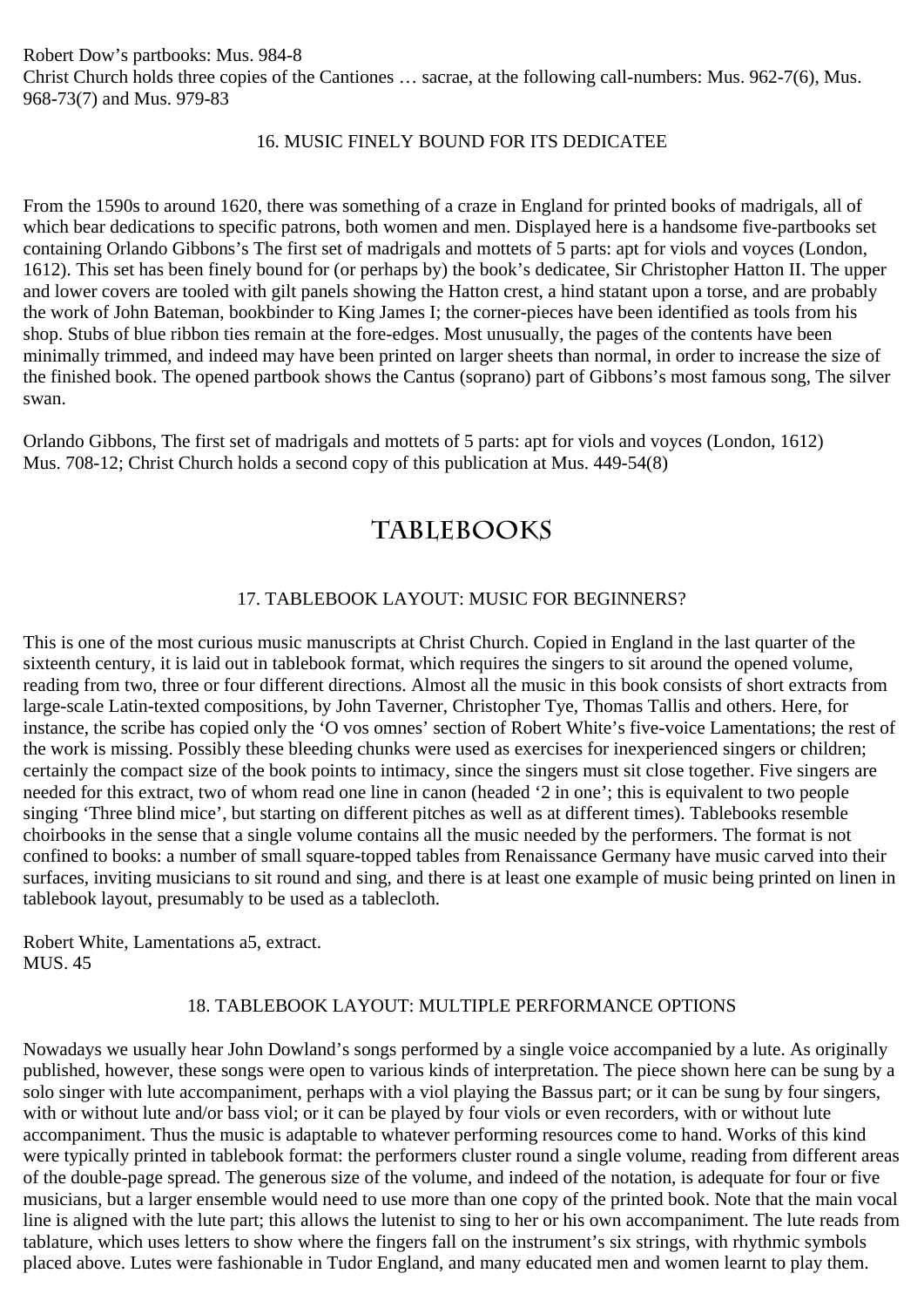Queen Elizabeth is depicted playing the lute in a famous portrait miniature by Nicholas Hilliard, now in the collections at Berkeley Castle, Glos..

John Dowland, The first booke of songs or ayres of foure parts, with tableture for the lute (2nd edn; London, 1613) Mus. 834

 $22$ 

Detail of layout from Mus 45

## 19. MUSIC NOTATION 'GONE ALMOST QUITE OUT OF MEMORY'

In his manual A plaine and easie introduction to practicall musicke, first published in 1597, Thomas Morley largely addresses issues of music theory and notation that were directly relevant to novice musicians in the 1590s. Towards the book's end, however, Morley touches on issues from the past – including, on this double-page spread, the use and meaning of red notation. This four-voice motet shows how music was typically notated a century earlier, for instance in the famous Eton Choirbook of around 1500. The base notation is 'full black', which means that minims, semibreves and breves are shown in solid black, not with the void note-heads of modern notation. Red has two uses; red notes with stems are crotchets, whereas longer notes in red signify 'coloration', whereby a note is robbed of a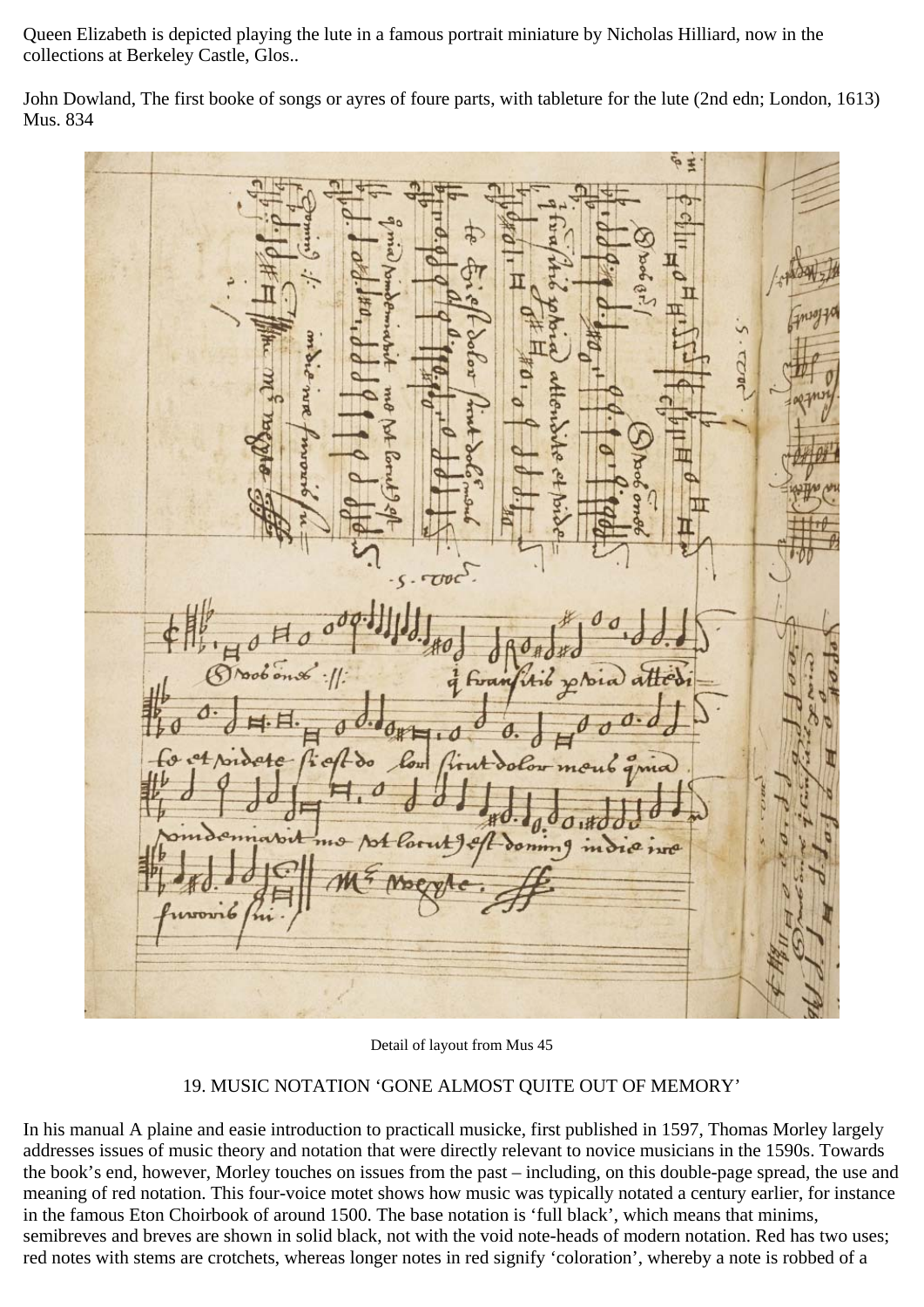third of its value. Thus a black breve is worth three semibreves, but a red breve has the value of only two semibreves. A variant of tablebook layout is used here: two singers read from one side of the opened volume, the other two from the facing side. These pages were printed by double impression, which means that the sheet had to pass through the press twice, first to print the notes in red, then to print the black content.

Thomas Morley, A plaine and easie introduction to practicall musicke (2nd edn, London, 1608) Mus. 803

## 20. A WEARY AUTHOR SIGNS OFF – AND THEN RESUMES …

Thomas Morley's manual A plaine and easie introduction to practicall musicke, first published in 1597, attempts to explain the rudiments of music notation and composition to beginners. Morley had originally planned to end his book with the three-voice canzonet O sleep, fond fancy, which occupies the left-hand page of the double-page spread shown here. Its music is laid out in tablebook format: three singers, Cantus, Altus and Bassus, read from three different sides of the opened book. Having worked long and hard on devising and writing this treatise, Morley signs off in this song by setting words that express his weariness: 'Thy Master's head hath need of sleep and resting'. Evidently Morley then circulated his book among friends, possibly in printed form up to this page. Evidently a host of comments and criticisms came back to him, for Morley then wrote various supplementary 'Annotations' to his textbook. They were separately printed, starting with the right-hand page. In these Annotations, Morley tackles subjects he had evaded in the main body of his book – starting with a vain attempt to define the word 'Music' itself.

Thomas Morley, A plaine and easie introduction to practicall musicke (2nd edn, London, 1608) Mus. 804

## 21. AN EARLY PRINTED SCORE: MONTEVERDI'S OPERA ORFEO

Christ Church is lucky to own a rare second edition of Claudio Monteverdi's opera Orfeo, printed in Venice by Ricciardo Amadino in 1615. The pages on display show part of the celebrated monody 'Possente spirto', in which Orfeo sings to the accompaniment of two cornetts, plus a continuo bass intended for organ and bass lute. Score layout is used here, allowing the reader to view the overall music effect; for an actual performance, a set of manuscript parts would be copied from the score for the players to use. Orfeo's singing part is given in two forms, first in a simplified version that can be sung plain or ornamented, then in an ornate version devised by Monteverdi himself. Performers today always use this second version.

Also on display are the two cornetts bought by Christ Church for the visit of king James I on 27 August 1605. Monteverdi's Orfeo was premiered in 1607, so these instruments are exactly contemporary; and they may even have been made in Italy. Cornetts could be used as solo instruments, but they also combined well with a choir, and this is apparently why they were acquired by Christ Church. According to a contemporary report, 'The King and Queen heard excellent voices mixed with instruments at a service in the cathedral'. The cornetts are made from wood covered probably with thin leather, and are still in perfect playing condition. They cost the college £2 13s.

Claudio Monteverdi, L'Orfeo: favola in musica (2nd edition; Venice, 1615) Mus. 795(1)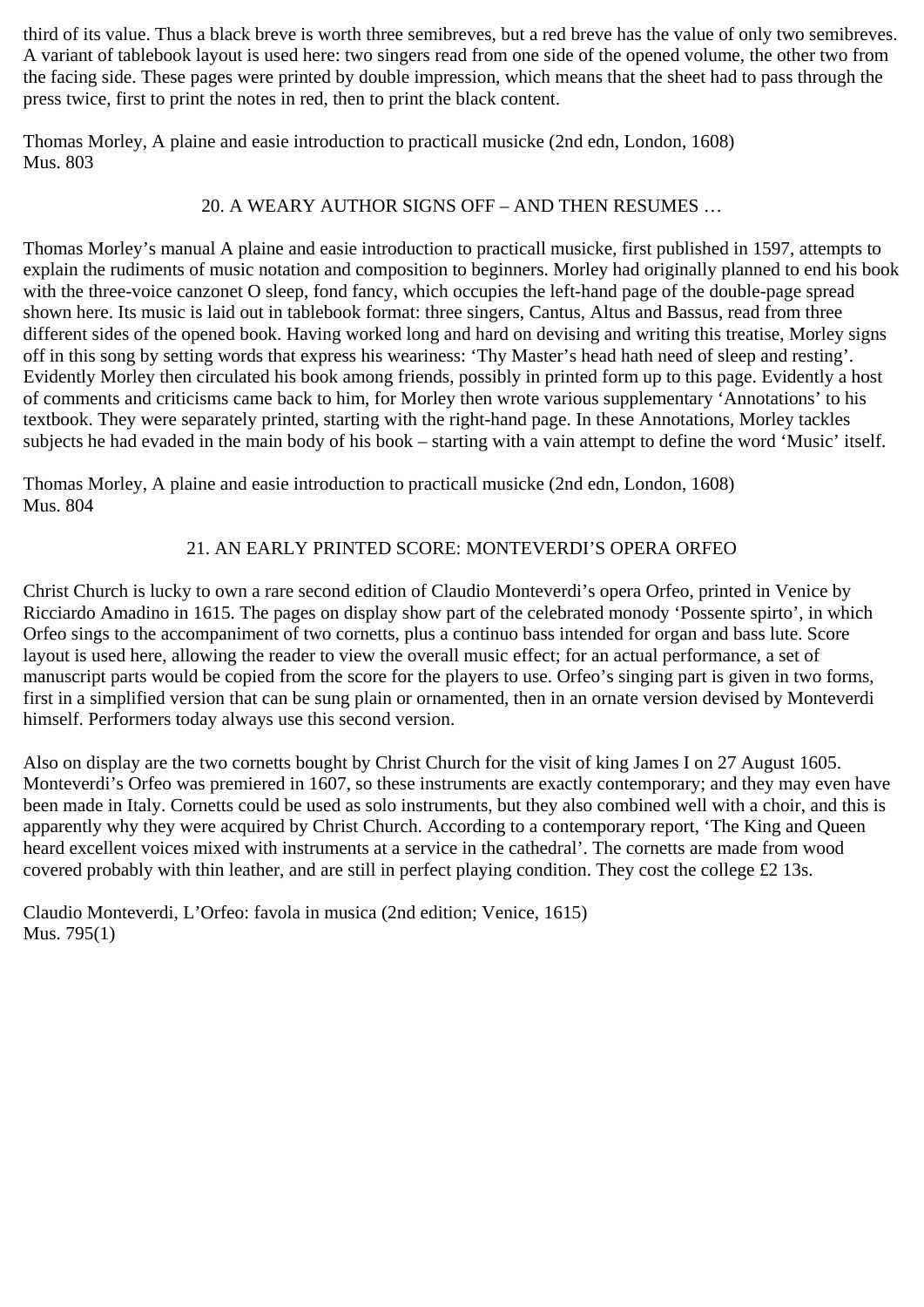# THE TUDOR PARTBOOKS PROJECT

| فاج                                                                                       |
|-------------------------------------------------------------------------------------------|
|                                                                                           |
|                                                                                           |
| $\overline{\mathbf{c}}$                                                                   |
|                                                                                           |
| inne<br>ofpic<br>dominat<br>$\alpha$<br>Free<br>$\mathfrak{d}$<br>$\overline{\mathbb{R}}$ |
| quia faita de me quia faita<br>et défolitation soutable<br>7777                           |
| mshmnil av                                                                                |

The Tudor Partbooks project is a three-year collaboration between the Universities of Oxford and Newcastle, funded by the AHRC, that will digitize all the extant English manuscripts of Tudor polyphonic music from c.1510–90 preserved in partbook format. Moreover there are two reconstructive projects: one to reconstruct the missing tenor parts from incomplete set of John Baldwin (now at Christ Church), and the other to digitally restore the complete but poorly preserved partbooks of John Sadler (now in the Bodleian library).

The project posters on display provide some examples of the range of partbooks the project is digitizing and researching, as well as an introduction to how we are digitally reconstructing the partbooks of John Sadler. Sadler copied his partbooks during the reign of Queen Elizabeth I, but used an ink that was too acidic and has therefore burned through the pages over the centuries. This has left the books nearly illegible in many places and so fragile that they have been withdrawn from public view. The Bodleian library have taken high quality images of the partbooks (now available at www.diamm.ac.uk) and we're using tools from Adobe Photoshop to digitally remove the effects of the acidic ink and return the manuscripts to easy readability. The results will be published online and in a printed facsimile to be used by performers, scholars and music lovers around the world. We have a team of c.40 volunteers assisting with the reconstruction and if you fancy having a go visit www.tudorpartbooks.ac.uk/getinvolved to find out more.

DIAMM Publications facsimiles, the Dow Partbooks and the Byrd Masses for 3, 4 and 5 voices will be available to buy.